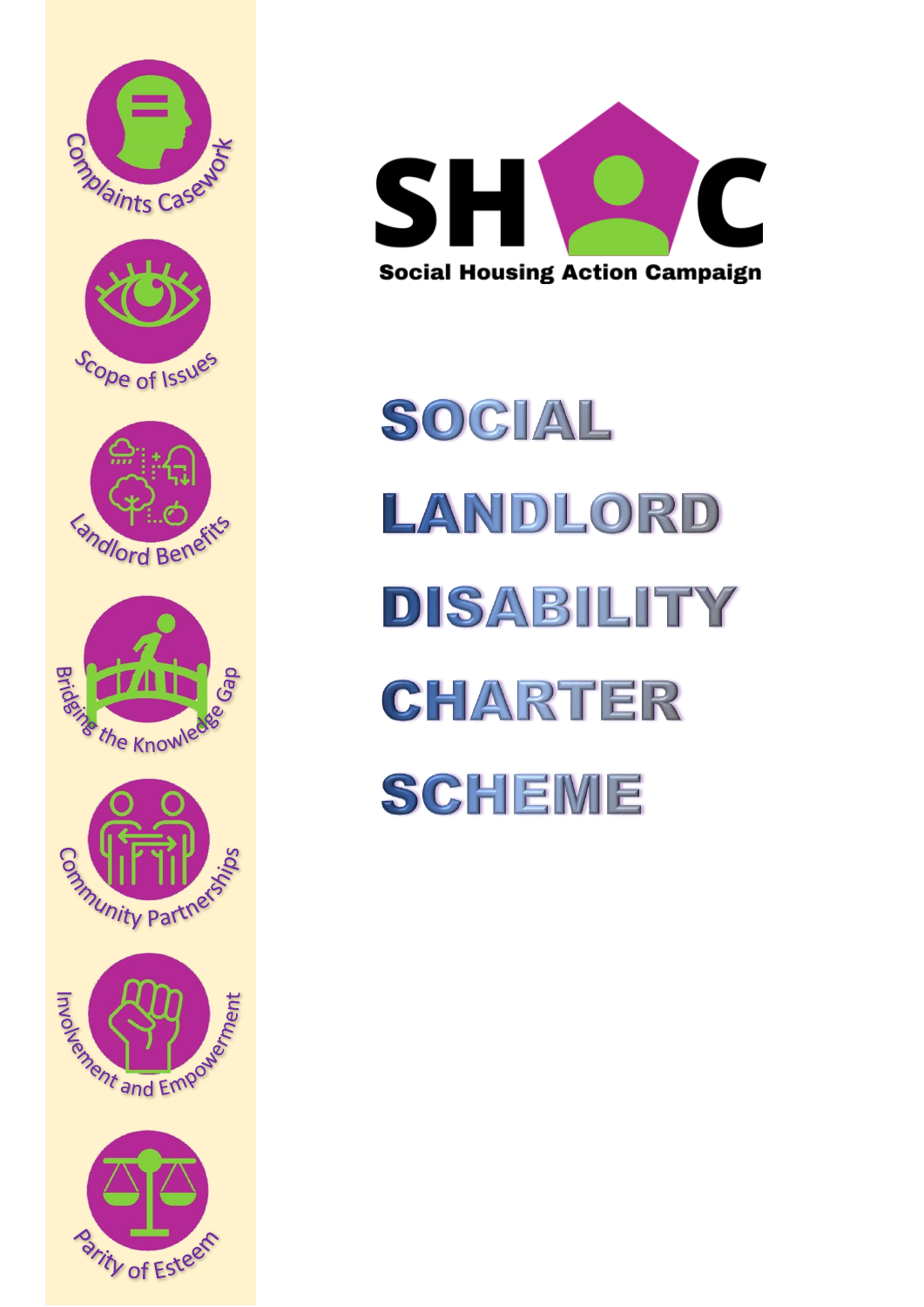

## **INDEX**

#### **SECTION FOUR**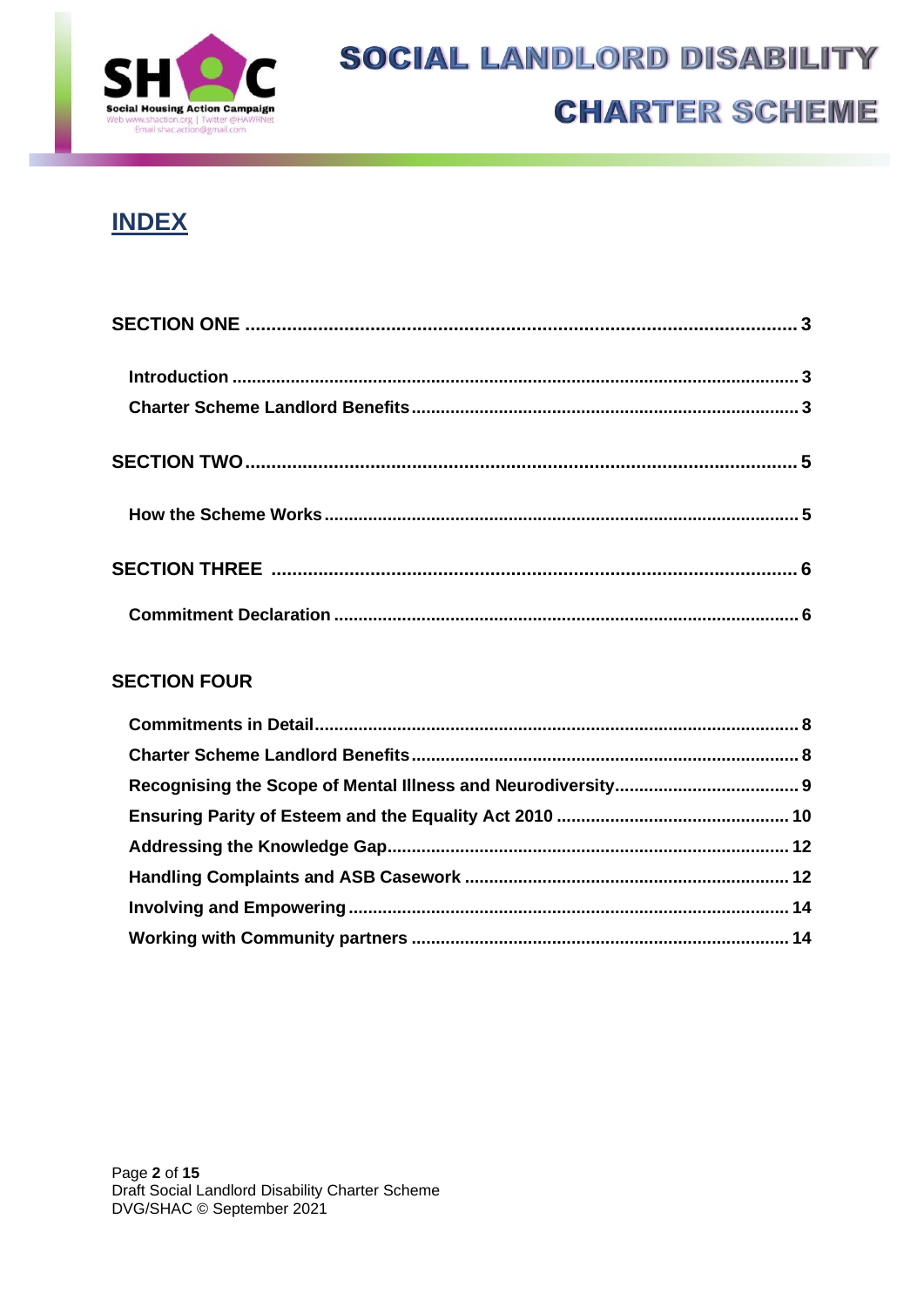

# **SECTION ONE: AIMS**

#### **Introduction**

The aim of charter is to encourage and help housing associations (HAs) to achieve greater awareness and compliance with the disabilities aspect of the Equality Act 2010.

SHAC cannot enforce compliance with the Charter Scheme, nor can we enforce compliance with the Act. We can however differentiate between those HAs who are not complying with the law because they lack skills and resources, and those who lack an interest in doing so. The Charter Scheme will aid those in the former category.

Throughout the Charter we will be relying on the legal definition of disability as outlined in the Equality Act 2010 Section 6. It is necessary to highlight the disadvantages that disabled people face in order to emphasise the duty of care that HAs should demonstrate towards disabled tenants/residents.

All references to disabled tenants/residents includes, by extension, their carers.

#### **Aims**

The charter scheme's aims are:

- 1. To drive greater awareness and support about mental health conditions, neurodiversity (i.e., autism spectrum disorder, dyslexia, ADHD, etc.) and other disabilities which are 'hidden' or not evident upon sight (i.e., Crohn's Disease, epilepsy, diabetes, etc.).
- 2. More broadly, to improve conditions and support for **all** disabled people and their carers.
- 3. To reduce stigma, mistreatment, and misunderstanding about the symptoms, needs and the impact of disability on each tenant/resident.
- 4. To improve partnership, engagement, and relations between landlords and disabled tenants/residents and their carers for improved quality of life and customer service experience.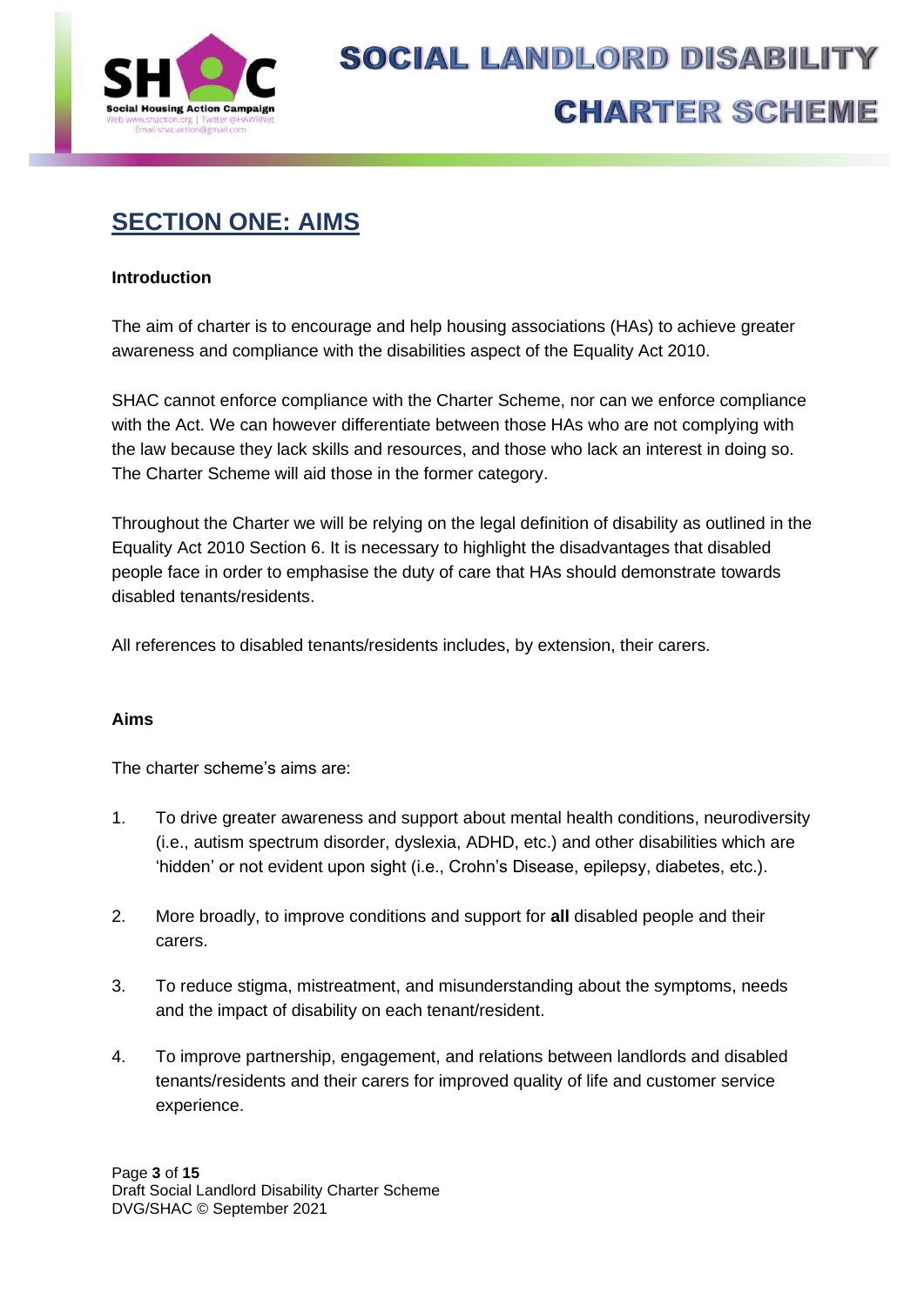

- 5. To increase landlord compliance to housing policies, statutory guidance, and equality legislation.
- 6. To work to eliminate discrimination, advance equality of opportunity and foster good relations between groups of people who share the protected characteristic of disability under the Equality Act 2010 and those who do not.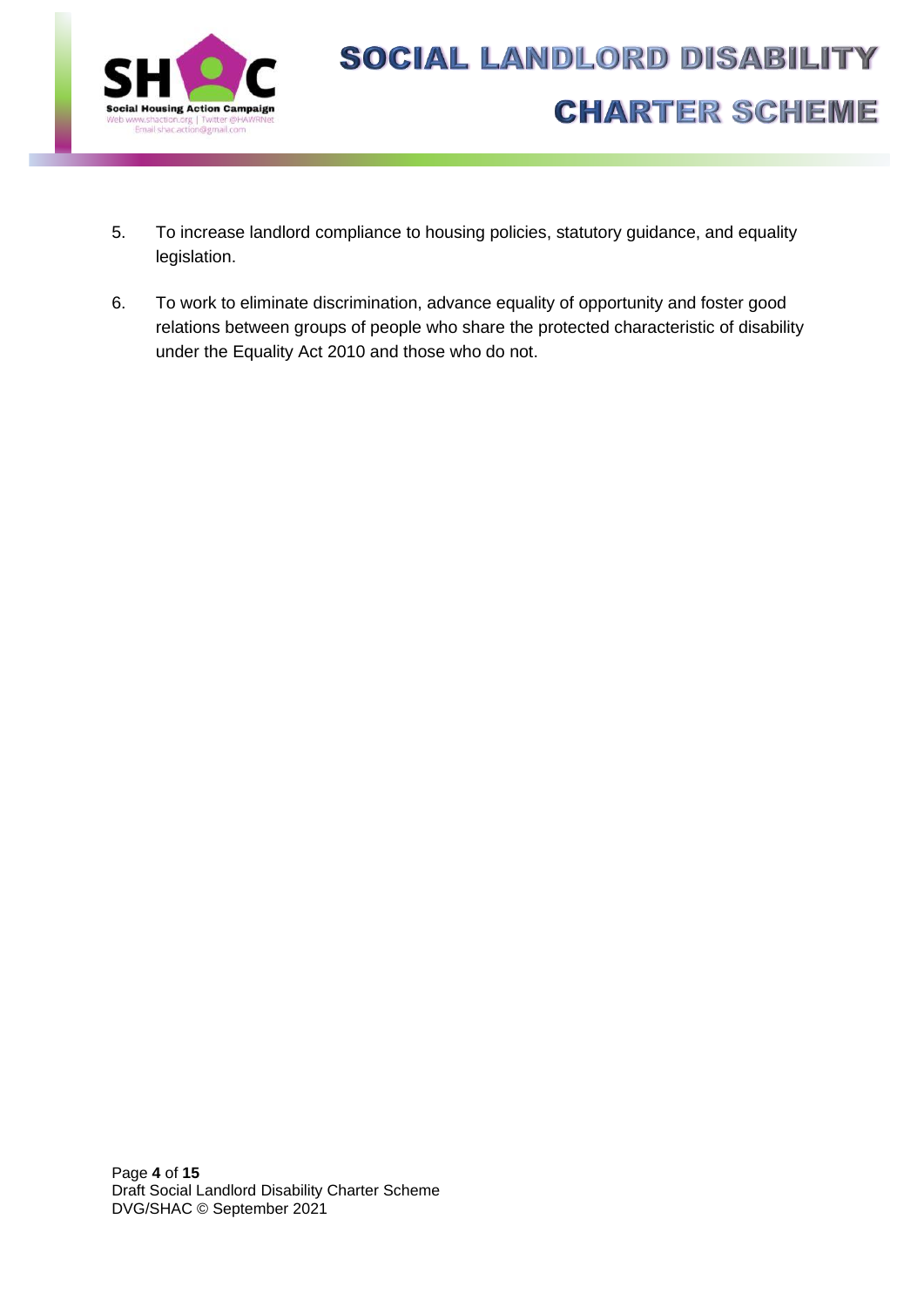

## **SECTION TWO: HOW THE SCHEME WORKS**

- 1. Throughout this document, the term 'charter' refers to the commitment declaration and details specified within. The term 'scheme' refers to the network of participating landlords.
- 2. The charter outlines a list of commitments which will facilitate the achievement of the outlined aims.
- 3. The landlord will agree to participate in the scheme and its commitments in writing through the completion of a participation form.
- 4. The landlord will agree to appoint a member of its staff to be a Disability Visibility Group (DVG) liaison. The DVG liaison is requested to attend virtual training twice yearly with the DVG. The first session will be requested within the first 30 days of joining the scheme; the second will be requested 6 months later. The DVG will remain available to the landlord throughout participation to provide guidance in disabilityrelated matters as requested.
- 5. The landlord will remain a part of the scheme until resigning in writing. Involvement is voluntary and resignation can occur at any time and for any reason.
- 6. The DVG reserves the right to remove any landlord at any time from the scheme for what it considers to be any egregious breach of the commitment(s).
- 7. Landlords will be able to display a logo (as seen here) of charter scheme participation on letterheads and social media throughout the duration of its participation.





Page **5** of **15** Draft Social Landlord Disability Charter Scheme DVG/SHAC © September 2021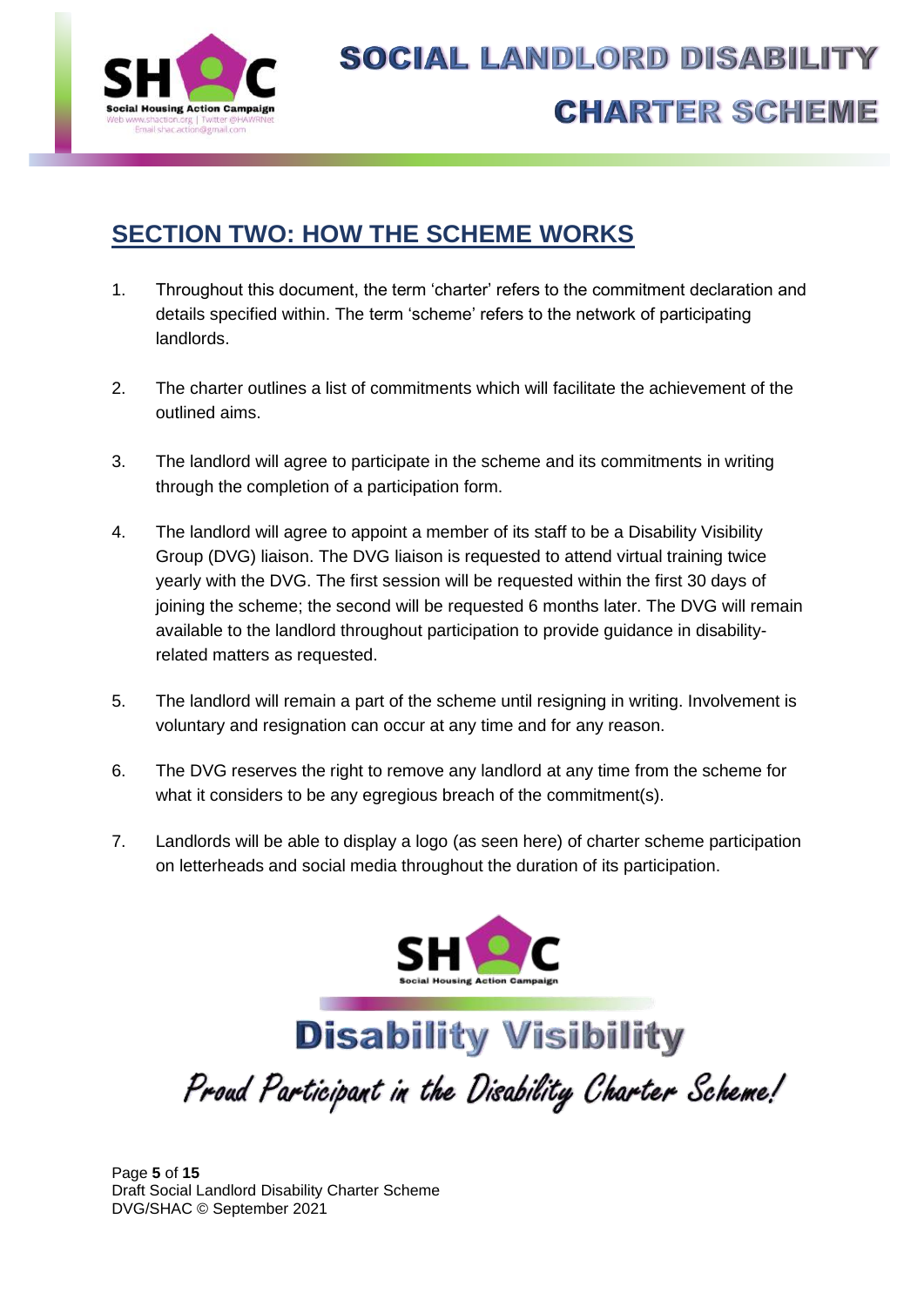

## **SECTION THREE: COMMITMENT DECLARATION**

- 1. We agree to promote the rights and the provision of quality living conditions for **all** disabled tenants/residents, and specifically to improve policies and procedures for those affected by mental health and neurodiverse **disabilities**
- 2. We will demonstrate this by agreeing to all commitments enclosed in this charter scheme document.
- 3. We will engage as requested with the Disability Visibility Group (DVG) to support us in the fulfilment of these commitments.
- 4. We will agree to transparency of communication and information with the DVG so that we can genuinely address areas for improvement in our service provision to disabled tenants.
- 5. We agree to a 3-month 'turnaround time' to make the appropriate organisational adjustments in order to fulfil our commitments.
- 6. We will seek to avoid placing the burden of a formal complaints process on disabled tenants/residents and will aim to monitor our progress closely to promptly recognise breaches in any aspect of this charter scheme.
- 7. We agree to surveys by the DVG with our tenants/residents to evaluate our charter scheme progress and agree to respond accordingly to all feedback.
- 8. We agree to provide an automatic compensatory payment of £50.00 per commitment breach which is not reasonably resolved within 30 days of the breach.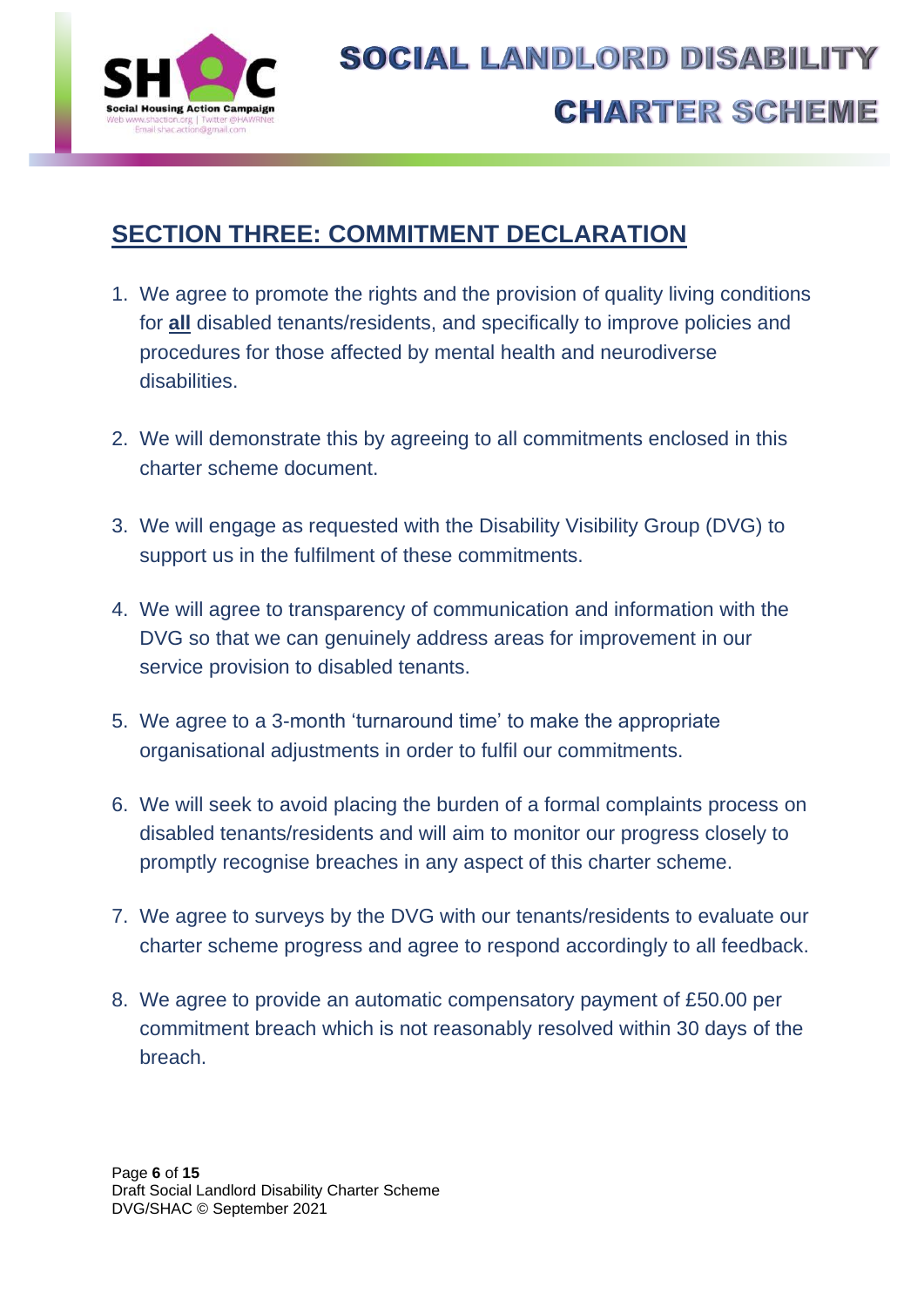

9. We agree to publish this charter scheme document on our website to ensure that our disabled tenants/residents are aware of the enclosed commitments and of their associated entitlements.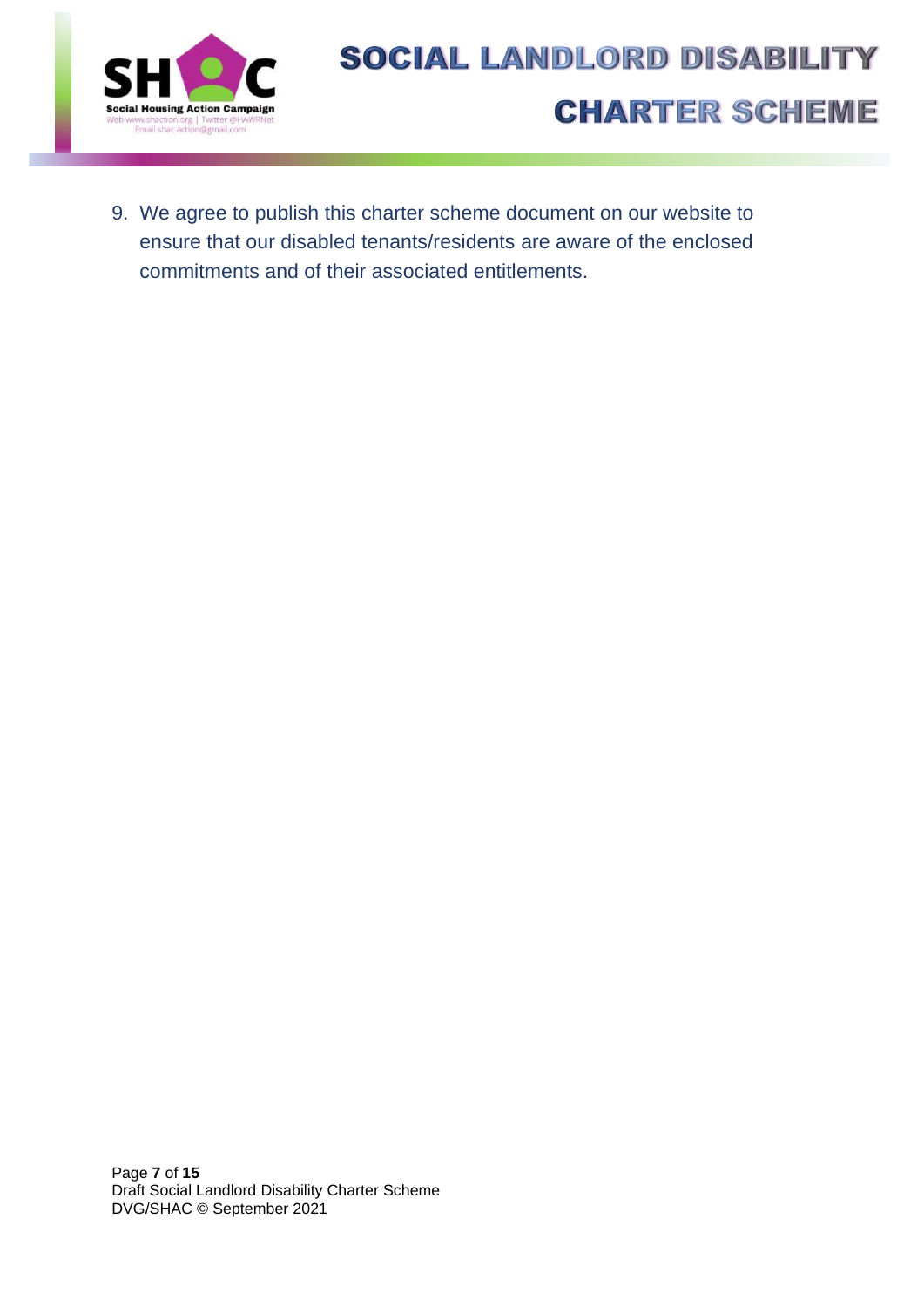

# **SECTION FOUR: COMMITMENTS IN DETAIL**

### **4. Commitments in Detail**

- **4.1.** Stigma, prejudice, and discrimination blight the lives of disabled people. HAs must challenge their practices, procedures and culture to eliminate such practices. There are widely experienced issues amongst social housing tenants/residents which requires the social housing sector to engage with a resident-focused charter.
- **4.2.** Those affected by mental health issues and conditions of neurodiversity experience a particularly high rate of stigmatisation, and this group is largely invisible when it comes to existing landlord policies and procedures relating to disabled tenants and residents.
- **4.3.** This charter must be based on the concerns of all disabled social housing tenants/residents, and seeks also to address the gap in provision for those with mental ill-health and across the neurodiversity spectrum.

### **5. Charter Scheme Landlord Benefits**

**5.1.** Participation in the charter scheme will support landlords in the following ways:



- Helping them to fulfil their legal obligations to disabled tenants/residents;
- Helping them to reduce time and costs wasted on avoidable disability-related tenant/resident complaints;
- Improving organisational reputation by promoting and facilitating disability inclusiveness;
- Aiding them to reduce reputational harm caused by service failures to disabled tenants/residents.
- **5.2.** The charter scheme serves to remind landlords that engagement with tenants/residents with disabilities should always be underpinned by obligations stipulated in the Equality Act 2010 and by the Human Rights Act 1998.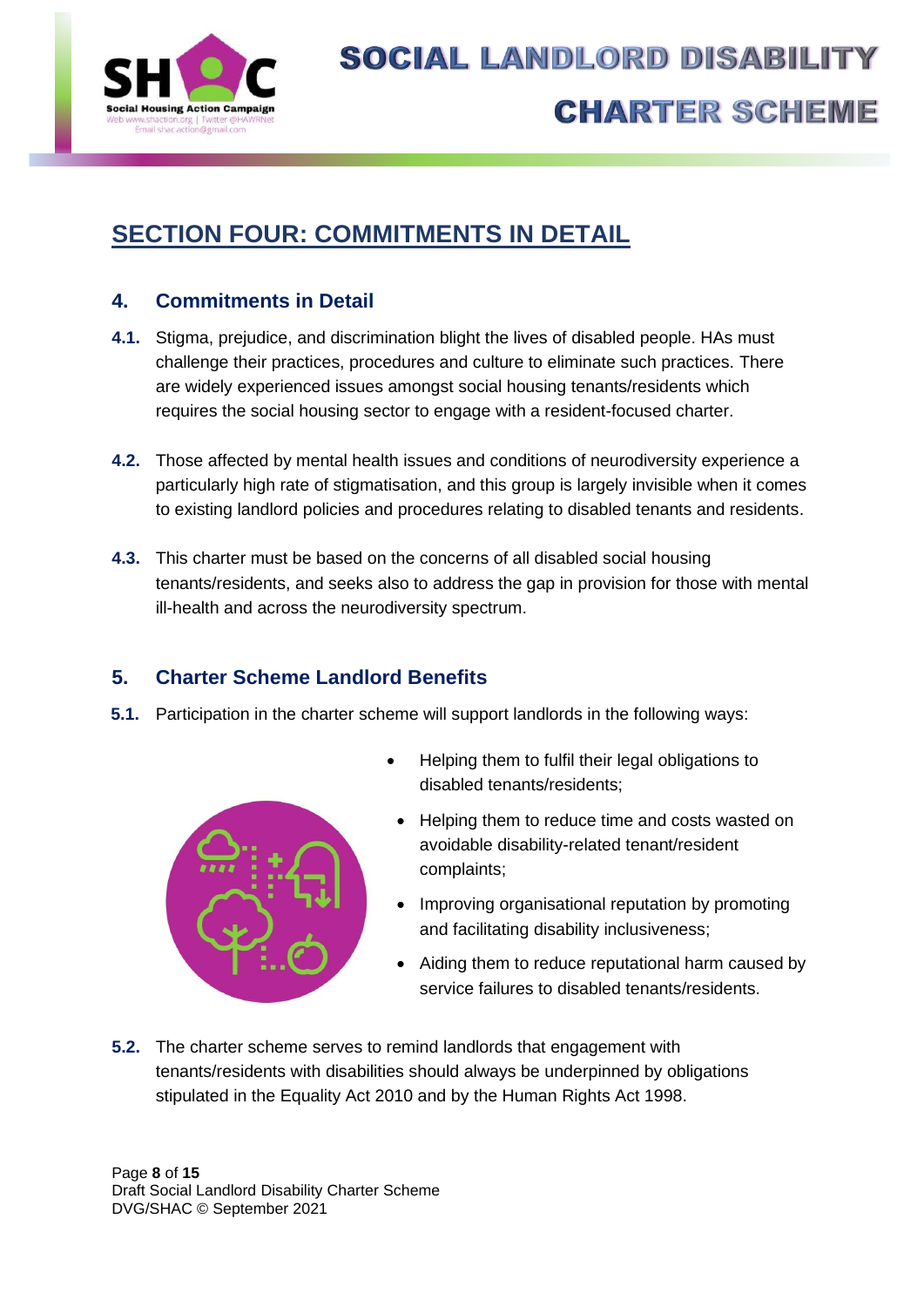

**5.3.** As mental ill-health and neurodiverse conditions are almost always hidden, they are the most likely to be excluded from provisions..

### **6. Recognising the Scope of Mental Illness and Neurodiversity**



- **6.1.** There are many different types of mental health conditions and there is a wide spectrum of neurodiversity.
- **6.2.** Typically, employers and service providers focus their workplace or service environment mental health awareness campaigns on anxiety or depression. These conditions are often championed by celebrities and easier to understand because they are the most common forms of mental illness. Most people will have encountered these conditions at some point in their lives.
- **6.3.** However, there are a range of other mental illnesses, including schizophrenia and various personality disorders, which are not so neatly packaged for public consumption, discussed in media, or championed by anyone. Unfortunately, these are often the most disabling and heavily stigmatised mental conditions. There is also great misunderstanding around the variation and unique presentations of neurodiverse disabilities.
- **6.4.** Often those tenants/residents most in need of support are those who correspondingly have tenuous support networks and significantly reduced lifespans.
- **6.5.** The call to de-stigmatise mental health and neurodiverse disability, and to put an end to negative perceptions of these conditions, is urgent based on the significant physical and psychological harm to disabled tenants/residents who experience disability discrimination, intentional or otherwise, from landlords.
- **6.6.** The Equality Act 2010 attaches duty of care to **all** disabilities, whether 'hidden' or evidently physical. It is therefore incumbent upon landlords to recognise and respond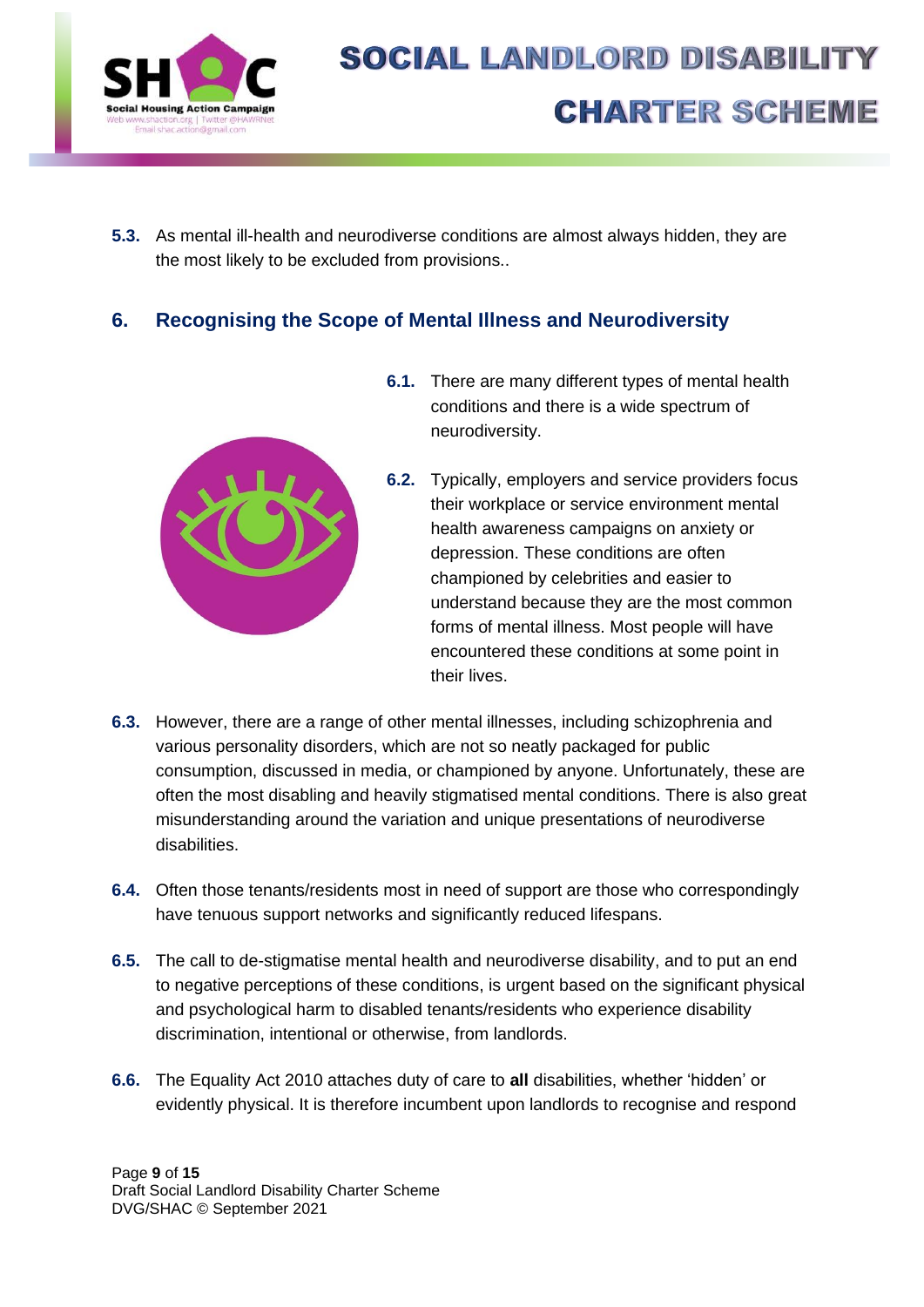

to mental health and neurodiverse conditions in the implementation of all policies, whether or not these conditions are widely known or easy to understand.

### **7. Ensuring Parity of Esteem and the Equality Act 2010**



**7.1.** Parity of esteem is the principle by which mental health and neurodiversity must be given equal priority to physical health.

> It is a term primarily used in healthcare and social care environments to address inequalities stemming from stigma, discrimination, and other factors.

- **7.2.** The purpose of this principle is to ensure equal access to services, provide parity of treatments and reduce premature mortality rates.
- **7.3.** In social housing there is a need for parity so that mental health disability and neurodiversity is treated on par with physical disability, and to ensure that there are improvements in provision across the board. For example, requests for reasonable adjustments for reasons of mental health or neurodiversity should be treated with equal weight as requests for adaptions to property or processes to accommodate physical disabilities, and landlords should be paying more attention to implementing all reasonable adjustment requests from tenants and residents.
- **7.4.** The Equality Act 2010 requires landlords to provide a service that meets all their tenants/residents needs and protects tenants from substantial disadvantage and unwanted behaviours, i.e., discrimination, harassment, or victimisation.
- **7.5.** Landlords must therefore
	- Make adjustments for tenants/residents affected by mental health or neurodiverse disabilities to use their services where reasonable, alongside provision for those with physical disabilities;
	- Anticipate and prepare in advance to meet the needs of all disabled tenants/residents;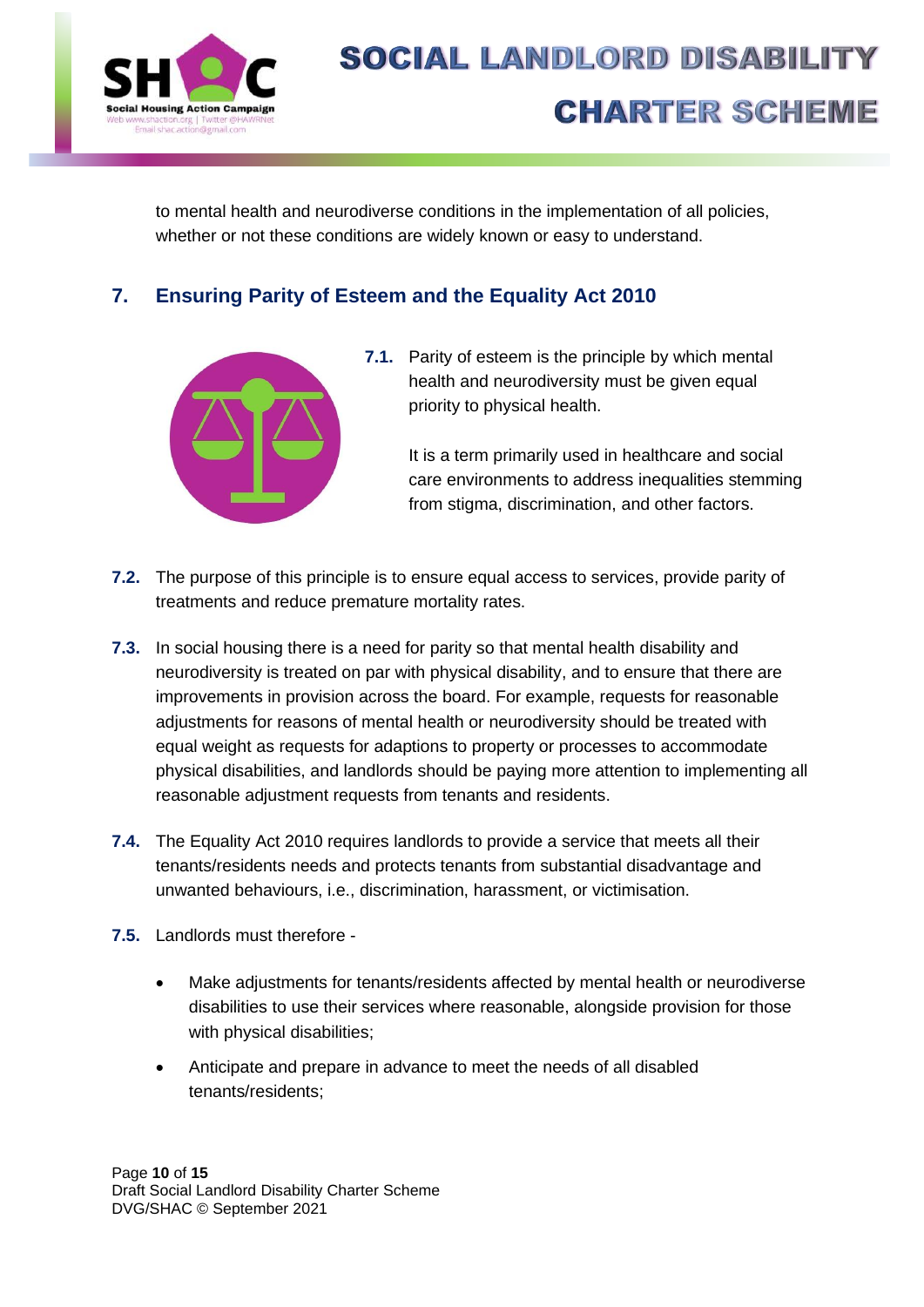

- Communicate effectively with tenants/residents;
- Provide information about services and support available to tenants/residents in different forms of communication;
- Enquire if tenants/residents require extra support;
- Engage with tenants/residents as equals;
- Promote the tenant/resident's right to exercise autonomy, independence, and choice;
- Refrain from making decisions for tenants/residents and/or imposing solutions upon them;
- Consider and make changes to organisational policies, procedures and culture, and provide adaptations where possible;
- Provide staff training to ensure they can support tenants/residents with a wide range of impairments, including 'hidden' disabilities;
- Explain policies and procedures in relation to the Equality Act 2010 to ensure staff do not discriminate against disabled tenants/residents.
- **7.6.** The charter scheme calls for landlords to adopt a person-centred approach. This means:
	- Treating all tenants/residents fairly with dignity, compassion, and respect;
	- Seeing tenants/residents as individuals without making assumptions about their condition or disability; and
	- Anticipating the adjustments and support that tenants/residents want and need in compliance with the public sector duty of care (Equality Act 2010).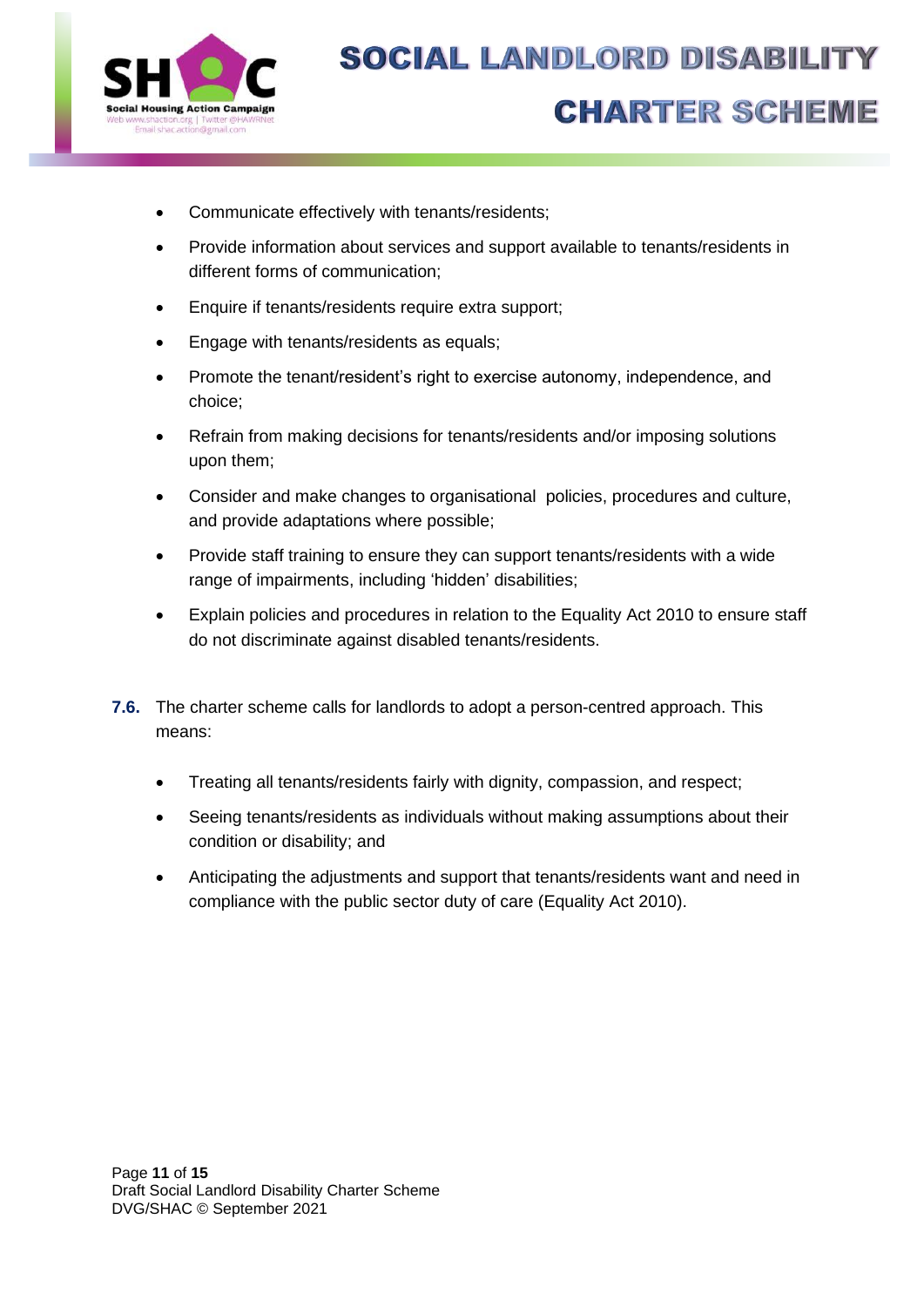

#### **8. Addressing the Knowledge Gap**



**8.1.** Most landlords suffer from a knowledge gap in relation to the complexity of living with mental health disability and neurodiversity.

> This gap needs to be filled through meaningful consultation with tenants/residents and engagement with relevant organisational partners where possible.

### **9. Handling Complaints and Anti-social Behaviour (ASB) Casework**



- **9.1.** Landlords should review all policies to ensure that they show due regard for mental health and neurodiverse disabilities.
- **9.2.** In particular, landlords should thoroughly review complaints handling with regard to ASB activities, in particular, casework areas where residents with mental health disabilities or on the autistic spectrum have been routinely failed. ASB policy implementation in relation to mental health and neurodiverse disabilities has routinely failed to the severe detriment of disabled tenants/residents.

#### **9.3.** Landlords should:

- Refrain from using language or configuring services in ways that automatically treat mental health and neurodiverse disability as ASB.
- Properly monitor and audit all aspects of service provision to tenants/residents affected by mental health and neurodiverse disabilities in order to identify failings and promptly implement measures to address them.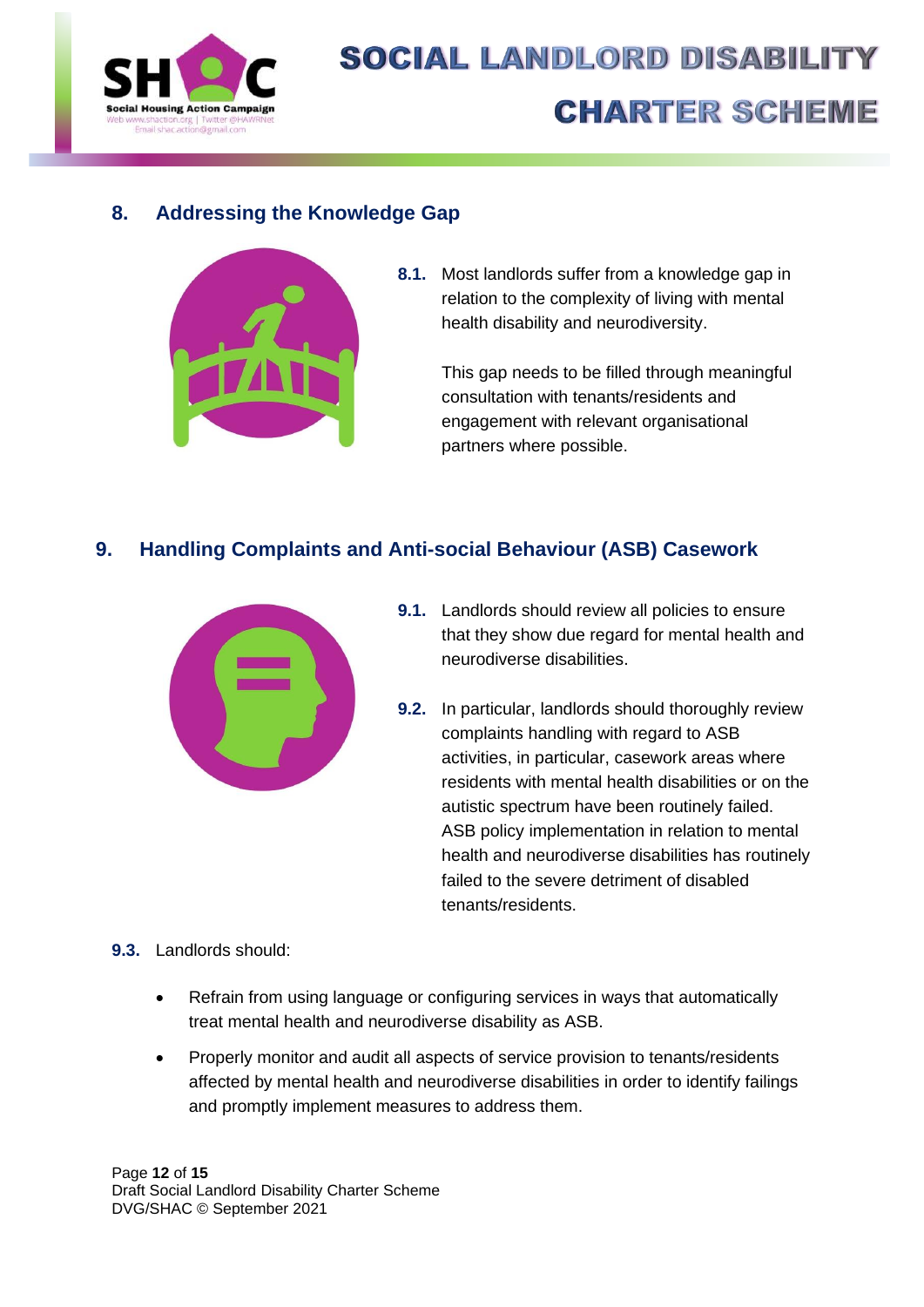

- Immediately treat all ASB against disabled tenants/residents as high risk and conduct a risk assessment within 3 days of becoming aware of the problem. Respond to the severity of risk proportionately and without delay.
- Ensure that prejudiced perceptions, misunderstandings, or false allegations are not allowed to escalate into heavy-handed ASB interventions, legal threats, bullying or worse to the detriment of disabled tenants/residents.
	- Ensure disabled tenants/residents are not embroiled in complaints processes and ASB casework through disputes over maintenance and repairs issues. This means avoiding calculated neglect of repairs, disrespectful behaviour, dragging out complaints, and weaponizing disability against tenants so legitimate complaints about disrepair are turned into ASB charges against complainants.
- **9.4.** Landlords should utilise the following checklist to ensure that ASB allegations by or against disabled tenants/residents are handled appropriately:
	- Is a person-centred approach being taken?
	- Does the issue involve mental health or neurodiversity disability?
	- How does this disability impact the tenant/resident's behaviour?
	- Is the tenant/resident's disability being perceived by others as ASB?
	- How does the ASB impact the disabled tenant/resident?
	- Is a reasonable adjustment required or has one been requested?
	- Are the aims and objectives around ASB dispute resolution easily identifiable?
	- What additional support may be necessary to resolve the issue/s?
	- What timeline is required to resolve the issue?
	- Is resolution possible or is a housing transfer likely to be required?
	- Is safeguarding necessary?
	- In what ways should we comply to our ASB policy, the Equality Act 2010 and any other relevant guidance or legislation?

### **10. Involving and Empowering**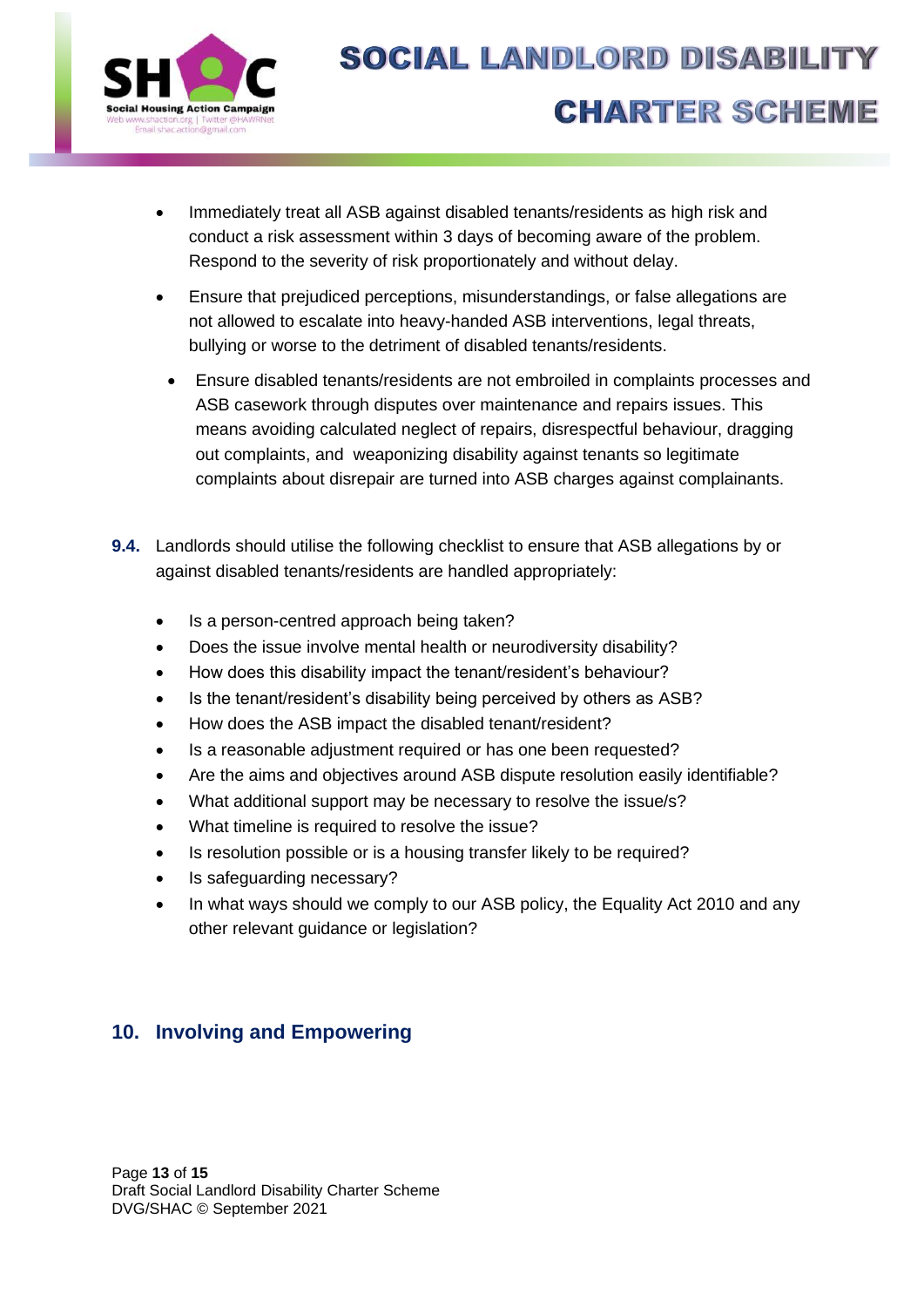

**10.1.** For meaningful engagement and empowerment opportunities, landlords should ensure tenants are given a wide range of opportunities to influence and participate in:



- Formulation of their landlord's housing-related policies and strategic priorities;
- The decision-making processes relating to housing and support service delivery, including setting service standards;
- Scrutiny of performance and recommendations for improvement;
- Management of their homes;
- Management of repair and maintenance services;
- Understanding and responding to the diverse needs of disabled tenants/residents.

### **11. Working with Community partners**



**11.1.** The Care Quality Commission (CQC) inspects 'community partners' on how well they have adopted clear, person-centred protocols in relation to disability.

> Landlords should demonstrate their commitment to the same values and culture by working in closer partnership with community organisations in the mental health and social care fields which have scored highly with the CQC.